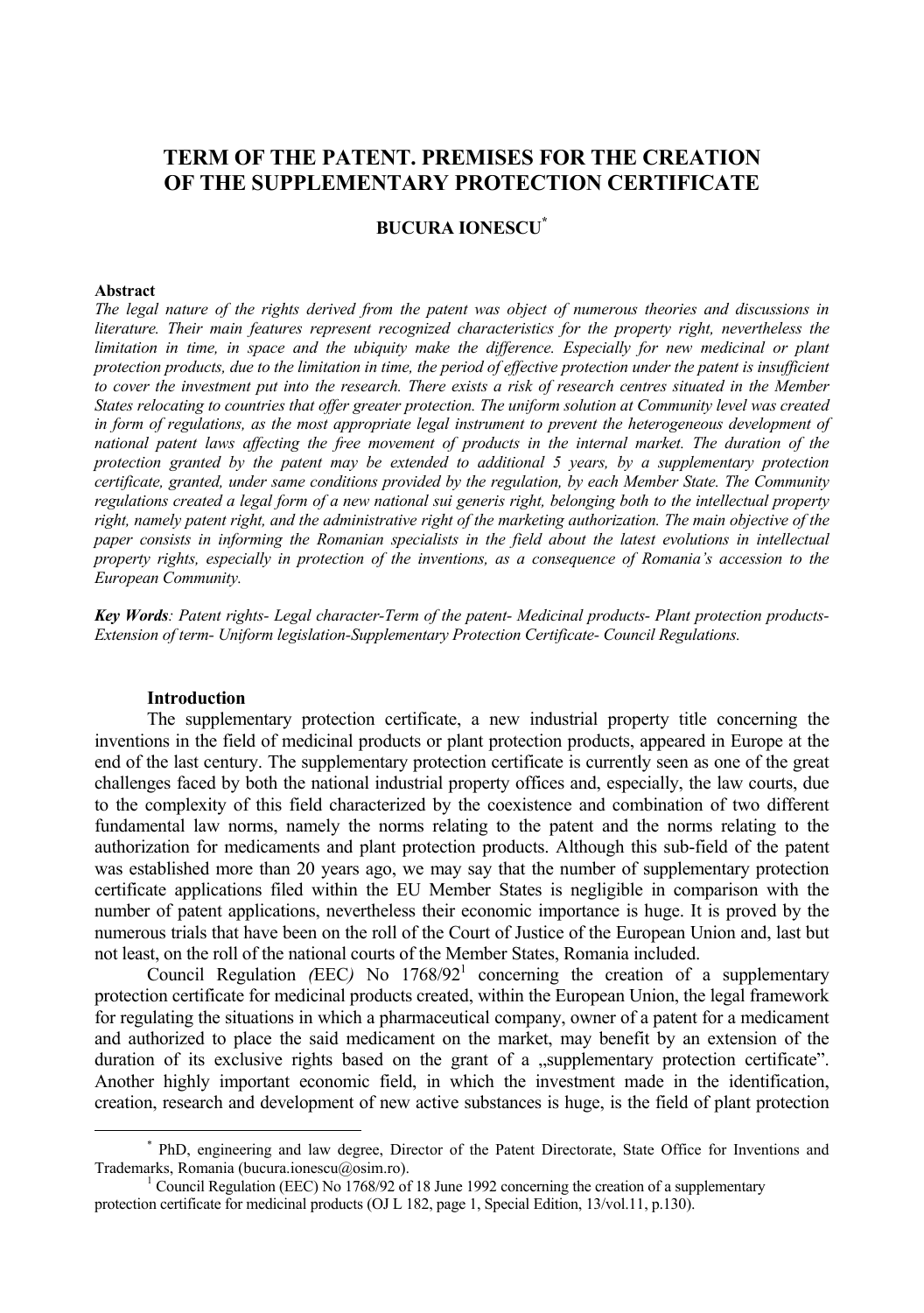products. A legal framework was also created to regulate, at the Community level, the grant of the supplementary protection certificate for these active substances or combinations thereof intended to be placed on the market, in particular, as pesticides, i.e. the Regulation (EC) 1610/96<sup>2</sup>.

This paper aims at presenting the premises which led to the creation of this new protection title, with a special emphasis on the importance thereof in the internal market of the European Union, and, at the same time, at analyzing the legal characteristics of the supplementary protection certificate, as compared with the patent, in the light of the modern patent right doctrine, under the conditions of Romania's accession to the European Patent Convention and to the European Union, too. Given the ascertained scarce interest, in Romania, for the patent literature and given the fact that, before Romania's passing to the market economy, the law courts did not face many cases of patentderived rights, we intend to present the conditions and premises of the creation of the supplementary protection certificate, with a view to clarifying certain aspects relating to the interpretation of Community regulations articles and the effect of the rights they establish.

At the same time, it is worth mentioning that the Romanian specialized literature includes a very low number of articles concerning the supplementary protection certificate and, although in the foreign literature there are many articles and reviews on this topic, a single important work on this subject is currently known, which comments the articles of the Community regulations while exemplifying them by national or Community case law; it was published in 2011, in Germany, and it was consulted and cited within this paper.<sup>3</sup>

### **Legal nature of the right arising from the patent. General considerations.**

The specialized Romanian literature shows various approaches regarding the nature of the right conferred by the patent. It is unanimously agreed that the patent granted by the competent authority, i.e., in Romania, the Romanian State Office for Inventions and Trademarks, is an intellectual property title which confers exploitation and prohibitory rights to its owner who may be the creator of the invention – the inventor, or other person to whom the right to the patent has been assigned.

Retrospectively, it can be ascertained that, during the period of the French Revolution, the legislation established for the first time, in a modern form, similar to the current meaning of the term, the inventor's right in his creation as a property right.<sup>4</sup> The French Revolution laws deal with it as a type of property which is different from the concept of property in the civil law. This approach is still valid, the property is different as far as it is limited in time and richer in content. Starting therefrom, the subjective industrial property right arising from the patent as the recognized patent owner's prerogative of exclusively using the protected invention, has the following legal characteristics: an absolute *erga omnes* right, a patrimonial right, an alienable right (alienability which regards the patrimonial rights). Besides these general property right legal characteristics, there is a series of specific features which have led to extensive criticism concerning the legal nature of the right conferred by the patent, as a property right.

Such specific characteristics of the right arising from the patent are:

**-temporariness** representing a time limitation, i.e. a certain duration of the property titles,

**-territoriality** or space limitation, as the patent is granted for the territory of a certain country or region established by international treaties or conventions,

 <sup>2</sup> *Regulation* (*EC*) No *1610/96* of the European Parliament and of the Council of 23 July 1996 concerning the creation of a supplementary protection certificate for plant protection products (OJ L 198, 8.8.1996, page 30)

NB: The terms "plant protection products" and "phytosanitary products" have the same meaning and, consequently, both of tem will be used throughout this paper.

Brückner C, von Czettritz P, Ergänzende Schutzzertifikate mit Pädiatrischer Laufzeitverlängerung, Carl Heymanns Verlag, Köln, 2011. 4 <sup>Ş</sup>trenc A.C., Ionescu B., Gheorghiu G., Dreptul brevetului, vol. I, page.52, Ed. Lumina Lex, Bucureşti, 2005.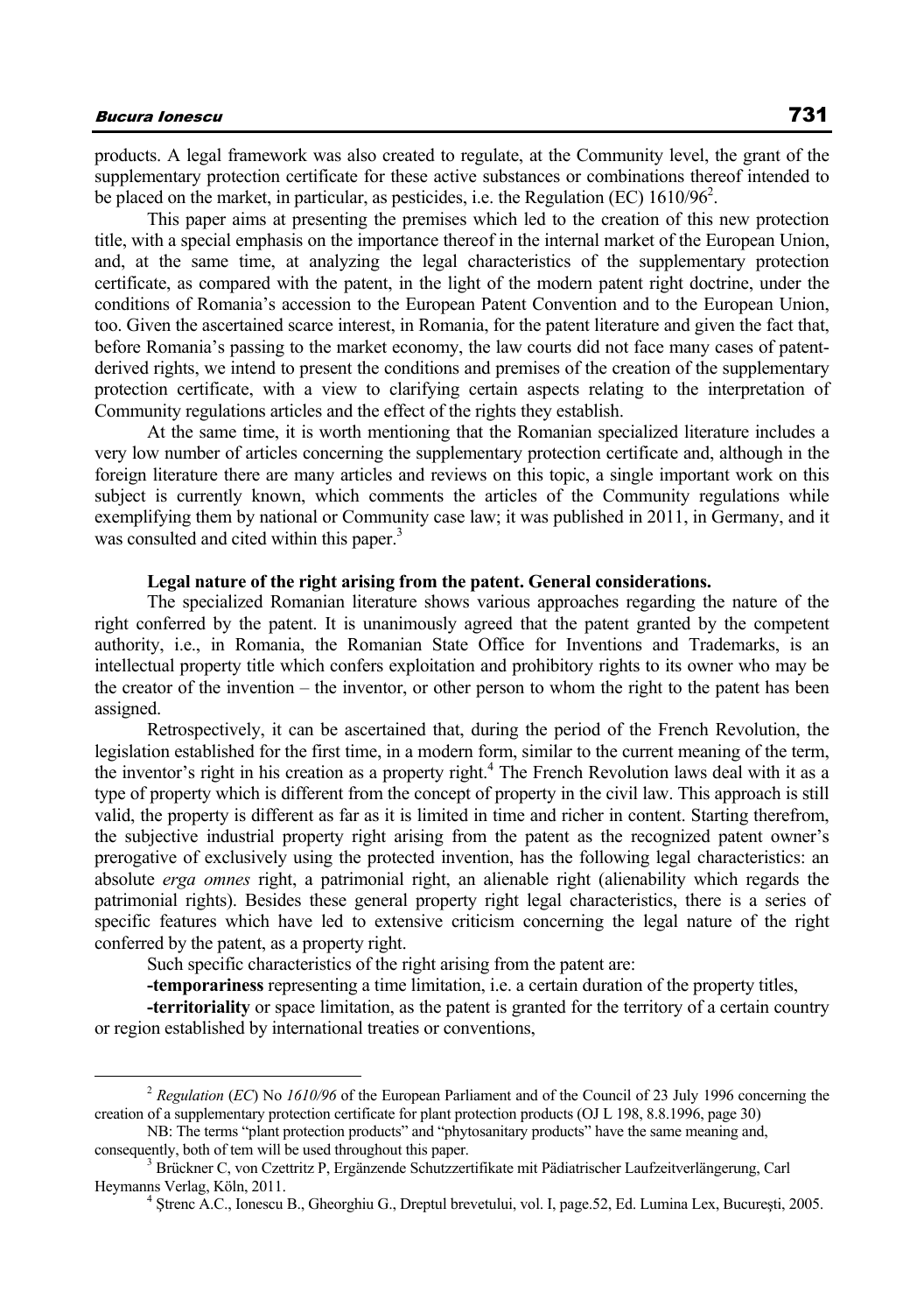**-ubiquity**, namely the invention capacity of being simultaneously present in each and every object in which it is materialized. For instance, an invention which represents a technical solution to a problem relating to a motor vehicle gear box, shall be present in each and every gear box carried out based on said invention.

The criticism showed that, although features common with the property on tangible goods exist, i.e. the exclusive and *erga omnes* features, there are major differences, such as the acquisitive prescription of rights and the fact that the specific defense is not the action for the recovery of possession, resulting in the patent right not being classifiable in the category of property rights.

In time, a series of solutions were stated within the universal doctrine, such as considering the intellectual rights as a separate fourth category of patrimonial rights, besides the rights *in rem*, rights to receive payment of a debt and rights *in personam*. Another solution was to classify the inventors' rights in a distinct category named "monopoly rights", the essence of which is represented by the prerogative of making and economically exploiting the invention, as well as the right to prevent third parties, who occasionally acquire the same, from reproducing, multiplying and selling it.<sup>5</sup>

We do not intend to insist within this paper on conceptions regarding the legal nature of the inventor's subjective right in the Romanian post-war doctrine. As, in relation with the intellectual creations, both non-patrimonial and patrimonial rights arise, the right resulting from such creations, inventions included, is a complex right consisting of a number of distinct rights which neither appear nor become extinct at the same moment. For example, there are non-patrimonial personal rights such as: the right to authorship of the invention, the inventor's priority right, the right to make the invention public, while there are patrimonial rights, as well, such as: pecuniary rights resulting from the direct exploitation and from the indirect exploitation of a patent, by assignment and license, or the right to damages due to the unauthorized use of the patented invention. As regards the arising and extinction of invention-related rights at different moments, a good example is the right to the authorship of an invention which arises upon its creation, while the right to exclusive exploitation arises upon the grant of the patent.

Having in view that, in Romania, the doctrine established the term , rights arising from the invention" which is a generic one, intended to cover the entire diversity of rights, we will simply retain the conception according to which the right in the invention is *a right in rem over an intangible asset, meant to be used in industry*<sup>6</sup>. It is worth mentioning that the phrase , to be used in industry" relates, in fact, to the "industrial application" whose meaning does not need to be analyzed in this paper. The rights arising from the invention were intended to comprise the patent owner's rights, the rights of the inventor who is not at the same time the patent owner and the rights of the company which is not at the same time the patent owner<sup>7</sup>.

It should be mentioned that, after Romania's accession to the European Patent Convention in 2003, and, even more, after Romania's becoming a member of the European Union, the patent legislation, the practice of the State Office for Inventions and Trademarks and of the Romanian law courts, and, last but not least, the doctrine, have been highly influenced by these events. The European patent system is deeply anchored in the German patent law which thereby influenced the Romanian legislation harmonized with the European Patent Convention. At the same time, the complexity and the number of rights arising from an invention have defined a branch of the intellectual property rights, i.e. the patent right, concept which was introduced into the Romanian specialized literature in 2005.

 $rac{1}{5}$ <sup>5</sup> Lucian Mihai, Invenția. Condițiile de fond ale brevetării, page 86 and following, Drepturi, Ed. Universul Juridic, București, 2002.

 $<sup>6</sup>$  A. Petrescu, Introducere, p-29-33, cited in L. Mihai, op.cit., page 96.</sup>

Lucian Mihai, op.cit., page 22.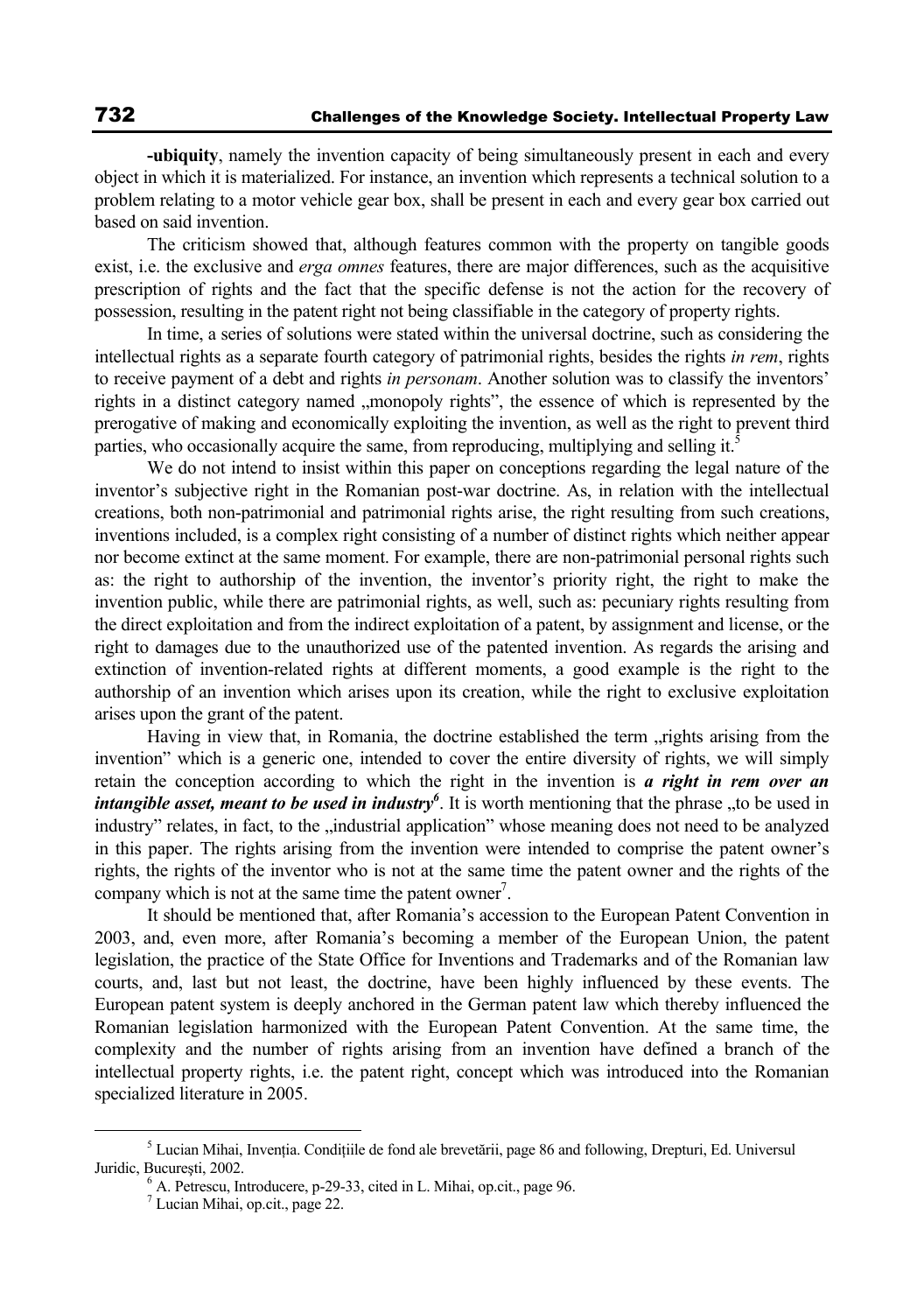The patent right (in Romanian *dreptul brevetului*, in German *Patentrecht*, in French *droit du brevet*) comprises all the rights arising from the moment of creating the invention until they lapse, and it is divided, according to the German patent literature<sup>8</sup>, into three categories:

- *the right in the invention*, the so-called general inventor's right, arises from the very act of creation, the same as the copyright. It is a right *in rem* which comes into existence at the moment of finalizing the invention and making it available to third parties, in a simple measure, allowing it to be recognized, which does not mean publication or communication within a specially organized framework. This right could be assimilated to the , right arising from the invention" existing in the Romanian doctrine; however its components show significant differences. The inventor's right in the invention has two components that confer it a double legal nature: the right to the patent and the right to inventorship, of a personal non-patrimonial nature<sup>9</sup>.

-*The right to the patent or the right in the patent* is an absolute and incomplete patrimonial right concerning an intangible asset, the active subject thereof being the inventor, i.e. the creator. As one of the components of the right over an invention, it comes into existence at the moment of creation, the same as the copyright. This is the subjective material right opening the inventor's way to the granting of the patent and, this way, unlike the copyright which arises and is recognized without any formality, it needs to be recognized by a national or European administrative act, materialized in a property title. It is an absolute right because it is an *erga omnes* right, as its owner can act against any third party. It is incomplete because it does not confer the prerogative of the exclusive use or of prohibiting the use by third parties, these prerogatives being only accorded after the patent is granted or, with certain restrictions, after the patent application is published. It is considered, by the specialists in the field, an authentic property right;

*-the right to the grant of the patent*, a right of procedural nature which comes into existence for the first applicant, namely the first person who files an application for the grant of a patent (*first to file*) with the competent authority. The active subject of the right is the applicant for a patent, a legal fiction which is exclusively used in respect of the patent granting procedure;

*-the right resulting from the patent* is a material right which is distinct from the right to the grant of the patent and consists of the prerogative of exclusivity and of prohibition of unauthorized use. The active subject of this right is the patent owner which most of the times differs from the inventor, the author of the intellectual creation. The right comes into existence upon the grant of the patent and becomes extinct upon the expiry of the patent. The right arising from the grant of the patent is a private intellectual property right by which the inventor, by means the patent owner as his successor in title, is rewarded by the State for making his invention available to the public and thereby enriching the prior art. The reward consists of the positive right of exclusive expoitation, namely the prerogative of exclusive use of the patented invention conferred by the patent to its owner. Said positive exploitation right has a negative correspondent in the owner's possibility of preventing third parties from using the patented products and processes without his authorization.

The right arising from the patent may be subject to assignment or license, either total or partial. As it can be ascertained, this right is a full right *in rem* which confers to its owner the three attributes: *usus*, *fructus* and *abusus*.

Romanian legislation in the field, namely the Patent Law 64/1991, as republished, establishes these categories of rights, wherefrom a series of other rights derives $10$ .

 $\frac{1}{8}$ <sup>8</sup> Schulte R., Patentgesetzt mit EPU, Kommentar 8. Auflage, page 295 and the following, Karl Heymanns Verlag, 2008.

For those inventions which are created within the company, the so-called employees' inventions, the right in the invention generally belongs to the employer, the legal system which regulates these inventions being the labour law, not the patent law (Benckard G, Patentgesetz und Gebrauchmustergesetz, C.H.Beck'sche Verlagsbuchhandlung, Munchen 1993).<br><sup>10</sup> Patent Law No. 64/1991, as republished, Art. 45 (1): "The right to the patent, the right to the grant of a patent

and the rights deriving from a patent shall be transferable, either wholly or in part."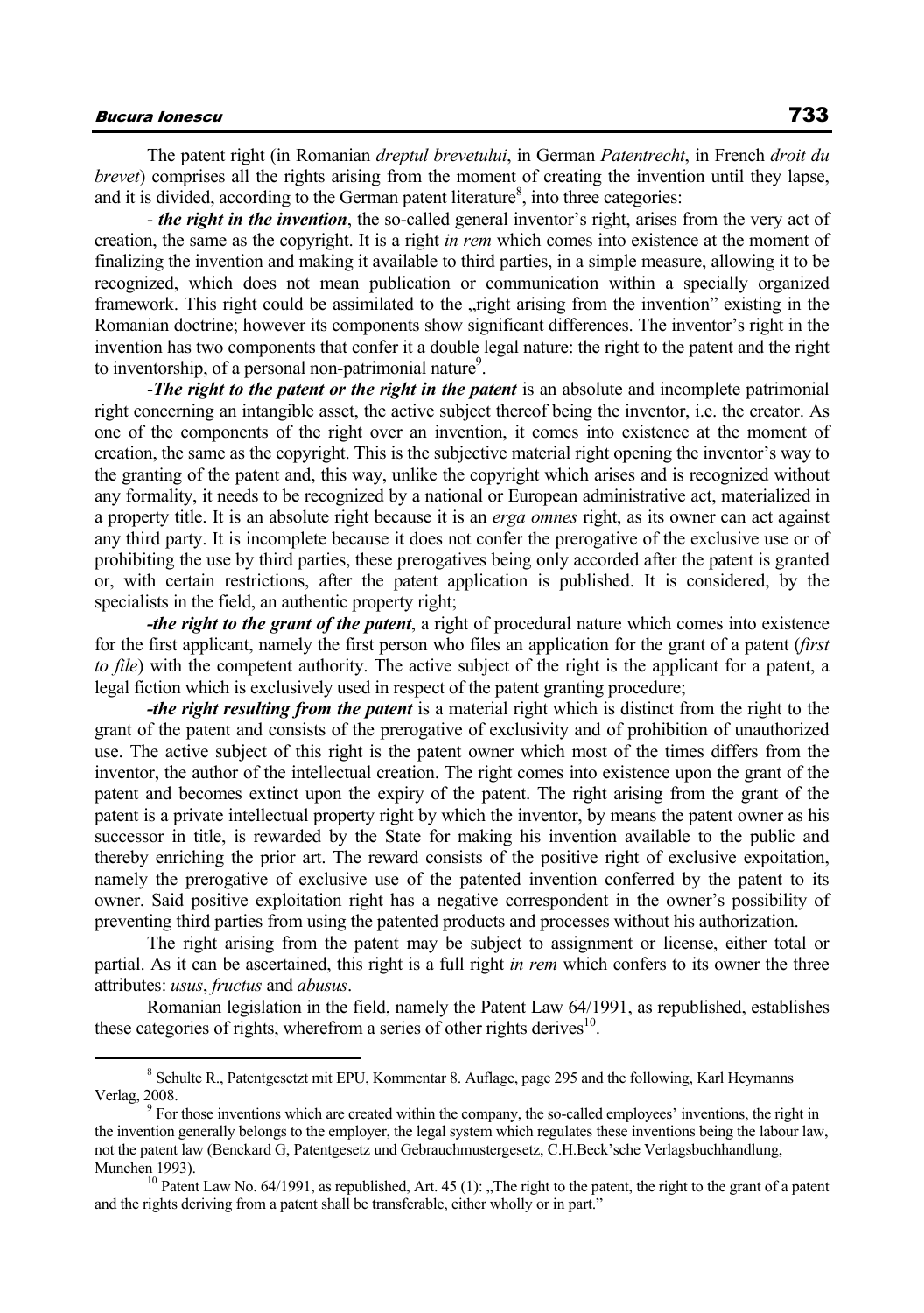A newer characteristic, which is specific to this right, is the fact that the patent confers to its owner the possibility of extending the duration thereof under the conditions set by the Community Regulation concerning the medicaments and the Community Regulation concerning the plant protection products, which shall be analyzed below.

## **Patent duration**

As we have previously shown, the property right arising from the patent is characterized, besides the general characteristics of property rights concerning material goods, by a series of features specific to the property rights concerning intangible assets: temporariness, territoriality and ubiquity. The temporariness is given by the limited duration of the patent, **generally 20 years from the application filing date**.

This time limitation of the exclusive right of exploitation of the protected invention comes from the high economic importance of the patent. Firstly, the patent documentation, i.e. the description of the invention and the claims, provides, by publication, the exceptional informational contribution to the prior art, with the advantage of making highly actual and detailed documents available to the public. These documents permit to specialized persons who consult them to start research and developments in the field from a certain already explored level, thereby sparing important intellectual and financial efforts. The so disclosed information reduces long and costly parallel efforts made nationally or internationally for finding original solutions to problems that need to be solved. Secondly, the patent is granted for a technical creation complying with the conditions of worldwide novelty, inventive step as compared with other solutions available to a person skilled in the art and industrial applicability. Protected novelty and originality represent the base of the innovation and create a suitable environment for economic growth in a country. The inventor having found a new solution to a certain problem is rewarded with a "monopoly" for exploitation that the State grants him in exchange for his contribution to the society development $11$ . But this monopoly cannot be a perpetual one, as the novelty becomes obsolete in time, and the solution once new must be an incentive for newer and newer better and more creative solutions permitting the development and growth of an economy. This is why it was considered that a 20 year-term would be an equitable reward for him to exploit the invention, a period long enough for the expenses made for applying the invention to be paid off.

The TRIPS Agreement<sup>12</sup> which is currently considered to be  $\mu$ the foundation on which the international system of intellectual property, in general, and the patent law, in particular, rest […], is the most comprehensive international document ensuring recognition of the minimal level of protection and enforcement of patent rights"<sup>13</sup>. According to *Article 33* of this Agreement, "the term of protection available shall not end before the expiration of a period of twenty years counted from the filing date".

Within the same meaning, the European Patent Convention states, under Art. 63(1) that "the term of the European patent shall be 20 years from the date of filing of the application". Moreover, the most countries in the world established, in application of the provisions of TRIPS Agreement, a patent term of 20 years from the filing date. As far as the Romanian patent law is concerned, it was amended for harmonization purposes, because it previously had provided, for the improvement inventions, a lower limit of 10 years and an upper limit equal to the duration of the patent. The current Patent Law 64/1991, as republished in 2007, provides, under Art. 31(1): "Patent duration shall be 20 years as from the date of filing the application".

<sup>&</sup>lt;sup>11</sup> Intellectual Property Reading Manual, www.wipo.org.<br><sup>12</sup> TRIPS Agreement – Trade-Related Aspects of Intellectual Property is a WIPO-administered international agreement deemed to be the most important multi-national instrument of globaliaztion of intellectual property laws, negotiated in 1994, at the end of Uruguay Round (GATT).<br><sup>13</sup> Strenc A.C., Ionescu B, Gheorghiu G., op.cit., vol.I, page 86.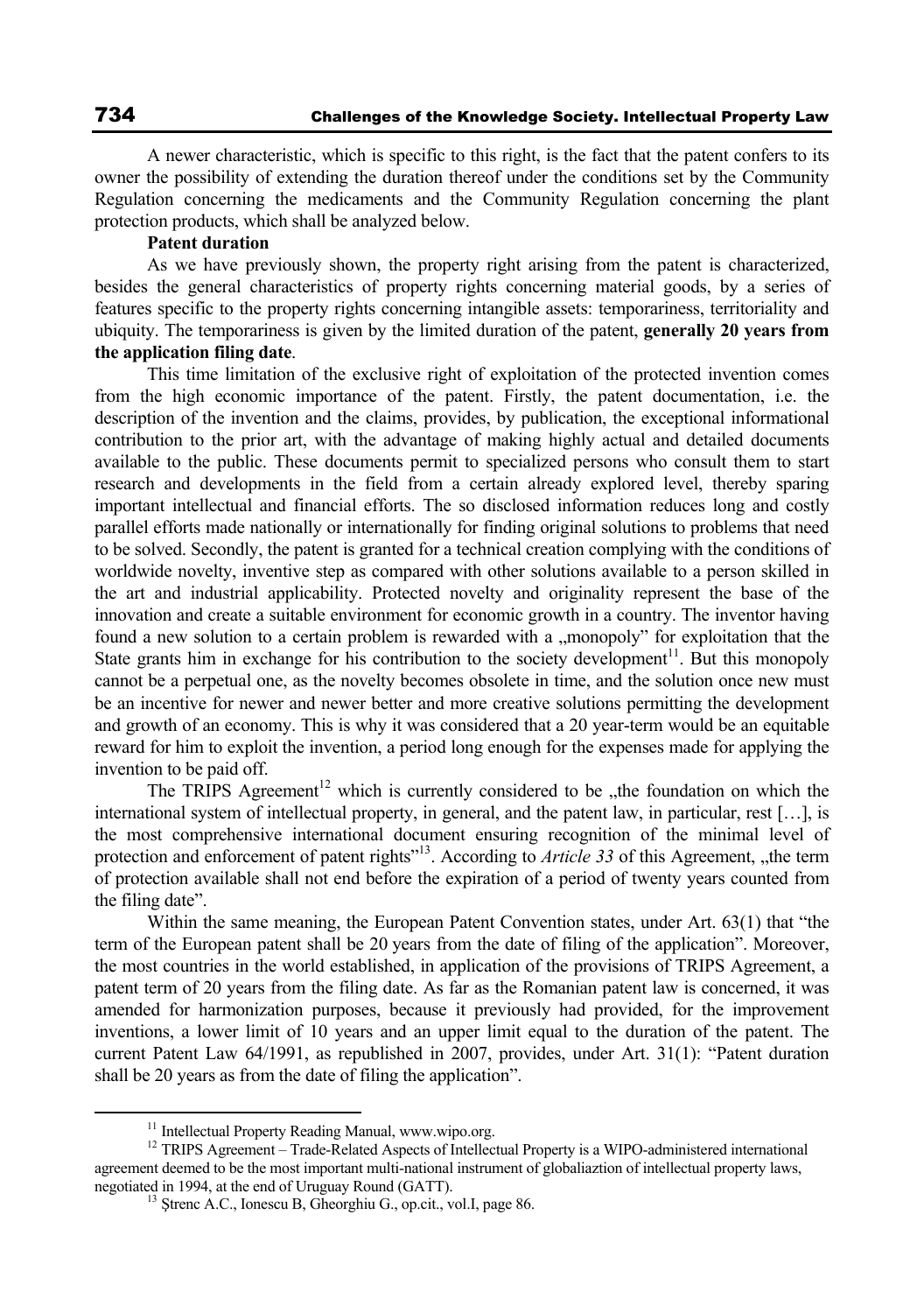The 20 year-term of the patent has in view a maximal period of time in which the patent is valid, subject to payment of the maintenance fees. However, there is a difference between the patent term referring to the patent validity and the period of time during which the patent protection is really and effectively exerted, namely the duration of protection. While the first one, i.e. the patent term, relates to the above-mentioned maximal period of validity, in other words, the patent life, the second one, i.e. the duration of protection, is the period during which the patent owner benefits by his exclusive exploitation right. But the said right is only obtained after the grant of the protection title, namely the patent, the procedure up to grant being many times complicated and long lasting, generally ranging between 2 and 4 years from the filing date. In other words, the effective duration of protection is never equal to the 20 year-long validity of the patent. Nevertheless, the idea of a protection starting on the date of granting the patent was considered to be an unfair treatment for the applicant who, after 18 months from the filing date, makes his invention available to the public by publication; this is why, starting on the publication date, a provisional protection of the invention is established.

The Romanian patent law establishes the provisional protection under Art. 33 which stipulates that*: "Starting from the date of its publication […], the patent application shall provisionally confer on the applicant the protection laid down in Art. 32"14.* This provisional protection situation which is also known in the literature as "conditional"protection results, under the Romanian law, from the incomplete character of the action for damages. Thus, Art. 59(3) of the Patent Law 64/1991, as republished in 2007, provides that: *"Infringement of the rights referred to in Art. 32, paragraph (1), by third parties, after the publication of the patent application shall make the infringers liable for damages under civil law, and the entitlement to the payment of damages shall be enforceable after the grant of the patent."* By the amendment brought to this law in 2007, the applicant is given the option that, where, even before the publication of the application, he ascertains or considers that a third party uses the object of his patent application, he could summon such a third party to stop any potentially infringing act. This amendment is the subject of Art. 59(4) of the law, which stipulates that: *"Notwithstanding the provisions of Art. 32, paragraph (1), the acts referred to in Art 32, paragraph (2), performed by third parties before the date of publication of the patent application or before the date of the summons made by the applicant and accompanied by a certified copy of the patent application, shall not be deemed to infringe the rights conferred by the patent."*

Moreover, the duration of 20 years from the filing date is a maximal legal term of the patent which can only be reached subject to payment of the annual maintenance fees. The said duration may be however limited by a series of events that can occur during the patent life, as follows:

-failure to pay the maintenance fees shall lead to the loss of owner's rights;

-the owner's waiving the right conferred by the patent;

-patent revocation in whole within the legal time limit of 6 months from the date of publication of the patent issuance;

-patent revocation in whole, throughout its duration.

Having in view that, despite the 20 year-long patent term, the patent owner does not benefit all throughout this period by the full exercise of the rights conferred thereby, a mechanism was created for the industry of medicaments and plant protection products intended to permit an effective longer owner's protection. This extension of duration was limited to medicaments and plant protection products, because the period of time elapsed between the filing of a patent application for

<sup>&</sup>lt;sup>14</sup> Art. 32 of the Patent Law 64/1991, as republished, sets out under paragraph (1): *"The patent shall confer on its owner an exclusive right of exploitation throughout its entire duration."* While, under paragraph (2), it stipulates that*: "It is prohibited to perform the following acts without the owner's consent: a) manufacturing, using, offering for sale, selling or importing for the purpose of using, offering for sale or selling, where the subject-matter of the patent is a product; b) using the process and using, offering for sale, selling or importing for those purposes the product directly obtained by the patented process, where the subject-matter of the patent is a process."*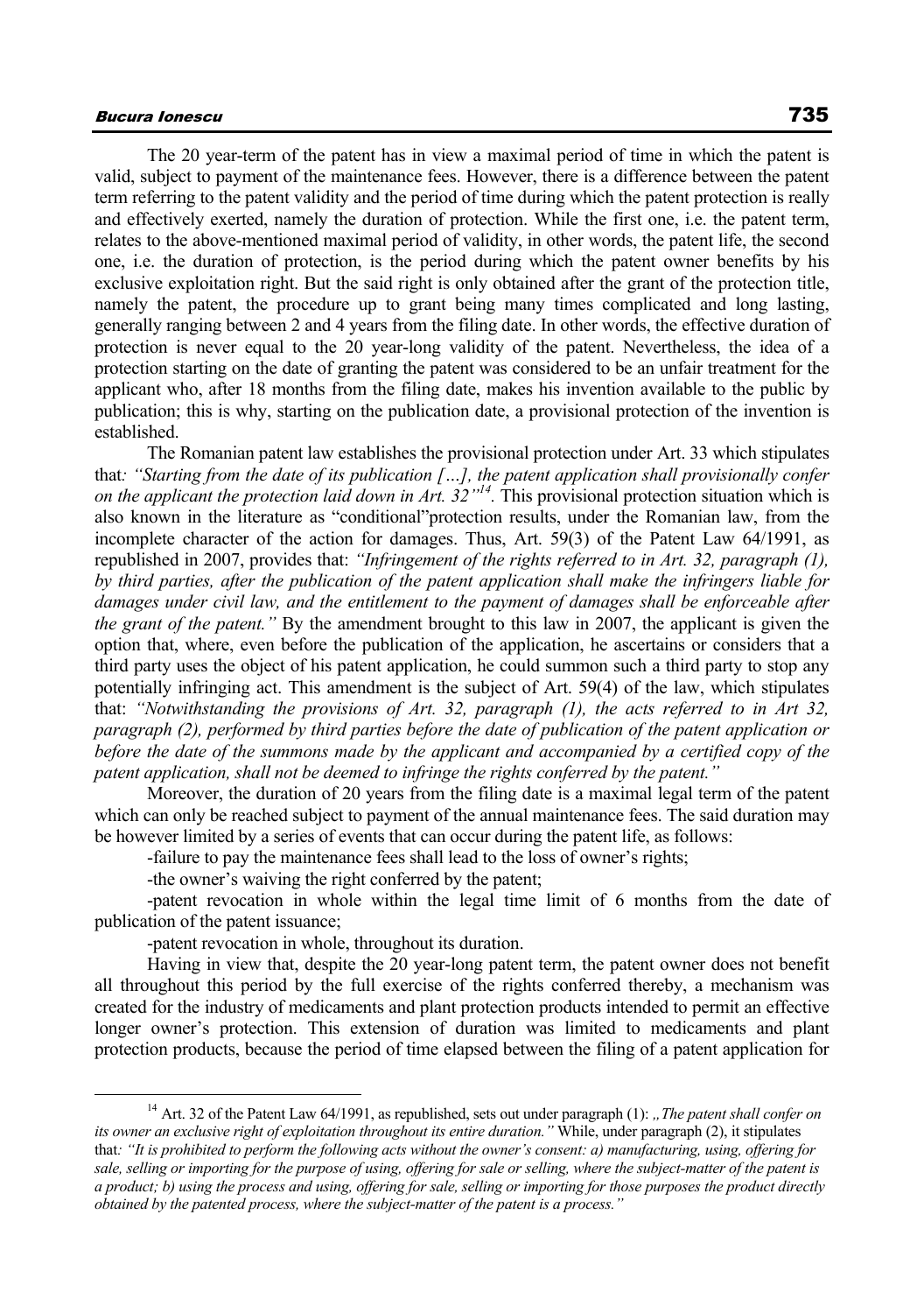a new medicament or plant protection product and the authorization for placing that product on the market reduces the effective protection conferred by the patent to a period of time which is not sufficient for the investment in research to be recovered. This internationally enacted mechanism is a regulation which recognizes the protection duration either by the registration of the extension, or, in Europe, by a supplementary protection certificate granted by the patent-granting industrial property authority.

# **Premises for the creation of the supplementary protection certificate**

The remarkable technological evolution at the end of the  $20<sup>th</sup>$  century led to creation and invention of new active substances representing the base of the development of the pharmaceutical industry and the chemical industry for plant protection products. The development of many companies which focused their strategy on the creation of new active substances was possible due to a sustained patent protection policy concerning these substances. Nevertheless the full exploitation of the obtained patents had to overcome a series of obstacles. On the one hand, the huge costs implied, in fundamental research, for the creation and preparation of active substances and, subsequently, for authorizing and marketing the medicinal products or pesticides made therefrom. Unlike many patented products that lose their economic significance by the decrease, in time, of their market attractivity, which leads to a patent life of  $8 - 10$  years, at the most, the medicaments and plant protection products are generally still on the market in the  $20<sup>th</sup>$  year of patent life and their market value grows.

On the other hand, the extremely long and complicated administrative procedures related to the grant of the authorization for placing the product on the market, make the real market patent exploitation duration significantly shorter than the legal 20-year term. The owners of the exclusive right conferred by the patent which protects an active substance on which a medicament or plantprotection product is based cannot benefit by their right until the complex authorization procedure for placing the medicament or plant-protection product on the market is completed. Thus, within the Community area, the concern for public health protection led to the enactment, on 26.01.1965 of the Council Directive  $65/65/EEC<sup>15</sup>$  on the approximation of provisions laid down by law, regulation or administrative action relating to proprietary medicinal products. Meanwhile, it was replaced by the Directives  $2001/83/EC^{16}$  and  $2001/82/EC^{17}$ . Moreover, the Directives 75/318 EEC<sup>18</sup> and  $75/319/EEC<sup>19</sup>$  provide certain details concerning the requirements to be met in developing and authorizing a medicinal product. All these are procedures that can last for years.

In the last century, the private sector produced the most of the medicaments, treatments and vaccines existing on the market. When a pharmaceutical company makes investments in research and development of new medicinal products, the first step is the evaluation of chemical and biological compounds which are potentially useful in the treatment of newly appeared situations. Such an evaluation may comprise about 10000 compounds, a part of which are selected and tested for 10 – 15 years as relates to their effectiveness and safety, before their being launched on the market.<sup>20</sup> So, in 2009, 25 new compounds were launched on the market, while 3050 compounds were being in various development stages, which proves the high number of hindrances and difficulties to be

 <sup>15</sup> OJ L of 9.12.1965, page 369.

 $^{16}$  OJ L 311 of 28.11.2001, page 67.

<sup>17</sup> OJ L 311 of 28.11.2001, page 1.

<sup>18</sup> OJ L 147 of 09.06.1975, page 1.

<sup>&</sup>lt;sup>19</sup> OJ L 147 of 09.06.1975, page 13.

<sup>20</sup> Innovation.org. *Drug Discovery and Development: Understanding the R&D Process*. Cited in The Pharmaceutical Industry and Global Health: Facts anf Figures, Issue 2011, International Federation of Pharmaceutical Manufacturers &Associations (IFPMA), page 12.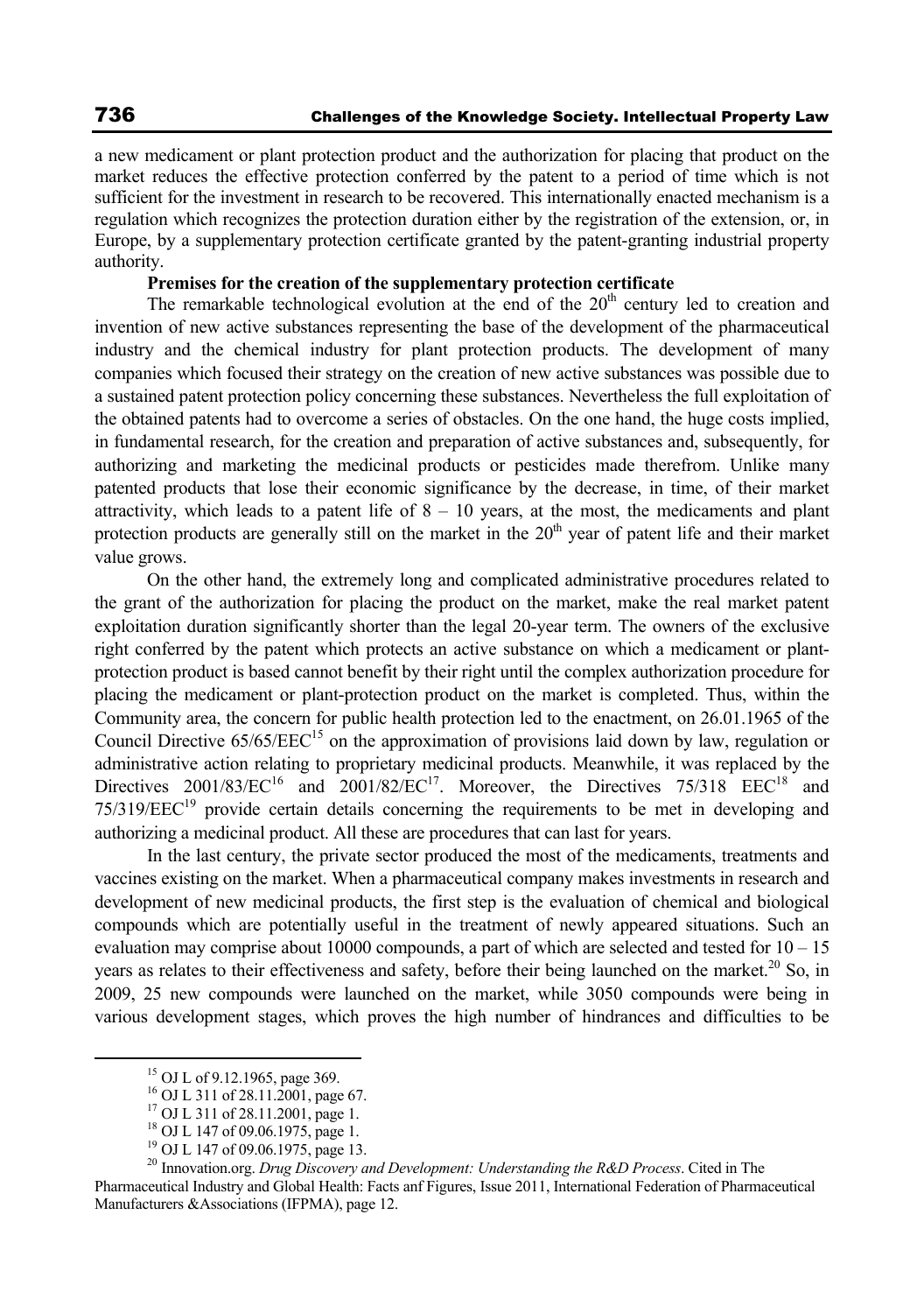overcome for converting new compounds into safe and effective medicinal products.<sup>21</sup> It is also worth mentioning that, from the data provided by pharmaceutical companies, it results that the process of development of existent products implies huge costs, as the development of a single medicinal product currently costs more than 1.38 billion USD, in comparison with 138 million USD in 1975; it is a 1000% increase which in fact reflects the necessity of safer medicinal products of higher quality, in the sense of reducing the side effects in patients.<sup>22</sup> As a consequence of the higher quality standards used, in particular, in case of medicinal products, with a view to reducing the risks for public health, a significant time lag appears between the date of filing the patent application and the date of placing the product on the market.

Having ascertained that the said time lag caused an alarming decrease in the European pharmaceutical industry research and development activity for new active substances, the European Commission was concerned, starting from the '70s, to achieve a balance between the public health system and the interests of the industry, in order to allow it to keep up with the innovative pharmaceutical products developed in USA or Japan. The statistics made in the Community area after the implementation of the Directive 65/65/EEC showed that the real exclusivity period conferred by a patent for proprietary active substances authorized to be placed on the market had reached no more than 9 - 10 years; the incentive to be given to the medicinal product producers was based on the principle of a reward meant to permit them to recover the investment by extending the patent protection term with a period of time equivalent to the period required for the grant of the market authorization.

At the same time, it was ascertained that the already known active substances can represent an important source of new products, when the research efforts are focused to develop them instead of finding new active substances. But the products based on the said active substances, in particular those created after a long-lasting and expensive research, cannot be subject of a sufficient further development, in Europe, in the absence of a favouring legal regulation intended to provide a sufficiently long protection to encourage research. And, in the pharmaceutical field, research must be encouraged as it has a decisive contribution to the continuous public health improvement. In the filed of plant protection, as well, the research has an important contribution to the permanent improvement of crops and to the manufacture of high quality food products.

In this context, it was internationally agreed that, based on new legal provisions, the duration of a patent granted for an active substance on which a medicinal product or a plant-protection product is based could be extended with a certain period taking into account the administrative procedures needed for placing the product on the market and ensuring an exclusive protection sufficient for the patent owner to recover the investment made in research.

In the USA, the extension of patent duration was made possible by the Act of 24 September 1984, the legal framework for this regulation in respect of medicinal and plant-protection products being represented by the intellectual property law *United States Code, Title 35 Patents, Sections 155, 155A and 156 on Extension of Patent Term, 35USC§155-156 (2000), as well as the Code of Federal Regulations (CFR) Rules of Practice in Patent Cases, Extension of Patent Term: 37CFR§1710- 1785(2000)23*.

 <sup>21</sup> Innovation.org. *New Medicines in Development*. Cited in The Pharmaceutical Industry and Global Health: Facts anf Figures, Issue 2011, International Federation of Pharmaceutical Manufacturers &Associations (IFPMA), page 12. 22 PhRMA 2011. Cited in The Pharmaceutical Industry and Global Health: Facts anf Figures, Issue 2011,

International Federation of Pharmaceutical Manufacturers &Associations (IFPMA), page 12.<br><sup>23</sup> WIPO Handbook on Industrial Property Information and Documentation "Survey on the Grant and

Publication of Supplementary Protection Certificates (SCPs)" published in 1994 and updated in 2002, www.wipo.int/standards/en.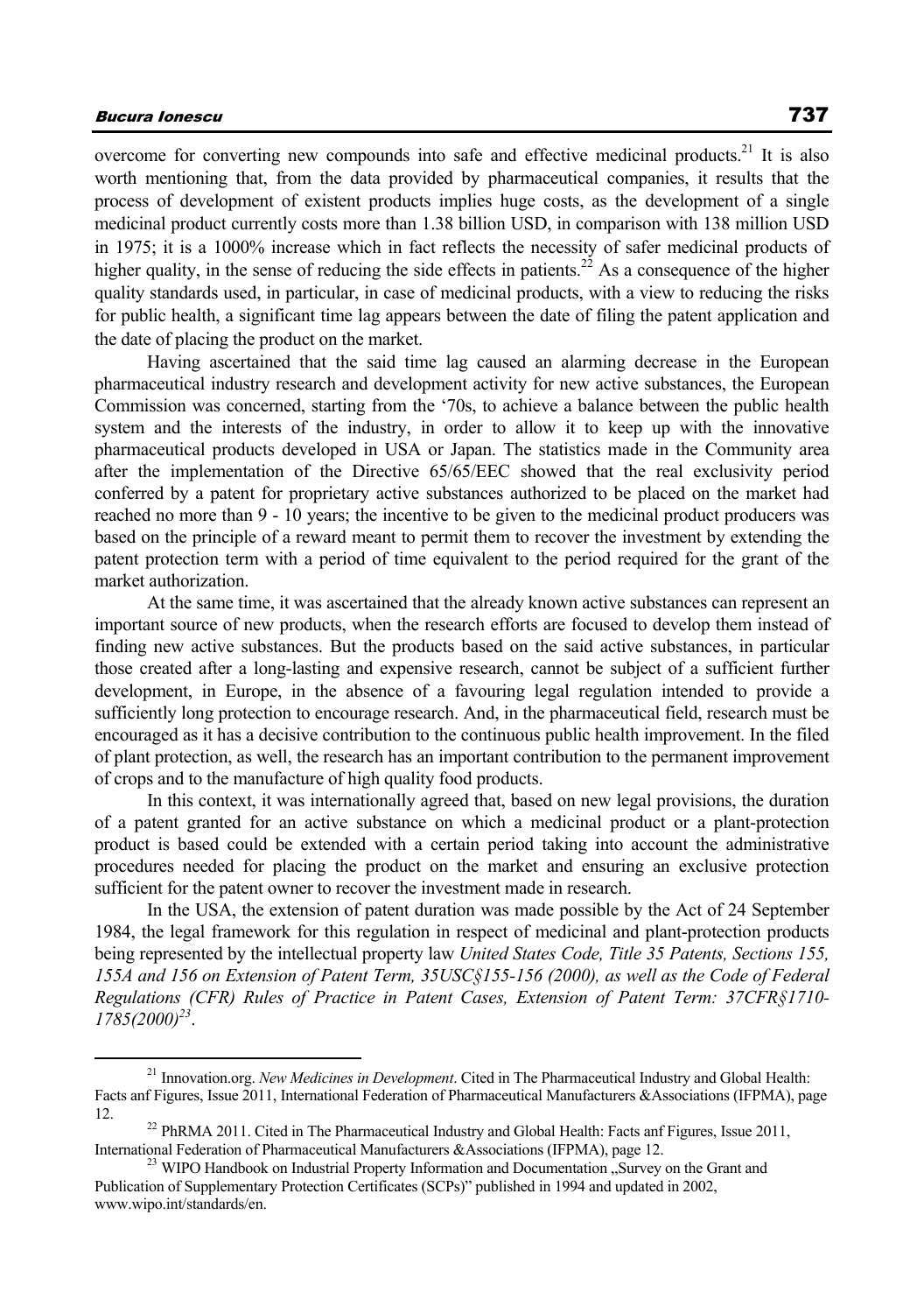In Japan, by the 1988 amendment of the patent law, there was created the legal framework for the extension of the term of patents on pharmaceuticals for human and animal use and plant protection products, by 5 years, at the most. These provisions are the subject matter of Sections 67/2, 67 bis and 67 ter of the Japanese Patent Law.

In Europe, at the end of the '80s, France, and then Italy and Germany, created, at the national level, the legal framework for the extension of the term of patents for medicinal products, by up to 5 years. The so-created situation led to a lack of balance at the level of the European Community and the risk of transferring the research centres from certain Member States to the States in which the duration of the exclusive protection gave the owners the possibility to recover the investment made in research, such as USA or Japan. At the same time, the development, at the Community level, of heterogeneous national legislations could result in obstacles to the free circulation of pharmaceutical products within the Community, thereby affecting the functioning of the internal market. Consequently, it was agreed upon a uniform solution at the Community level, to extend the patent duration by means of a Community legal instrument intended to enact the grant, within each Member State, in the same conditions, of a protection title for extending the duration of a patent granted for an active substance in respect of which an authorization for placing the product on the market as a medicinal product was issued within the Community. This way, a Community regulation was issued for the creation of a supplementary protection certificate capable to confer a *sui generis* right which extends *de facto* the patent duration while not affecting the national patent legislations, *per s*e 24.

It is worth mentioning that, if in Europe the industrial property title extending the patent duration was named "Supplementary Protection Certificate" (in French - *Certificat complémentaire de protection*, in German - *Ergänzendes Schutzzertifikat*, in Romanian – *Certficat suplimentar de protecţie*), in the United States of America it is called "Certificate Extending Patent Term" and in Japan there is no special name for the extension procedure which is simply known as "Registration of extension of term of patent right".

The Regulation (EEC)  $1768/92^{25}$  concerning the creation of a supplementary protection certificate for medicinal products creates the legal framework meant to regulate situations in which a pharmaceutical company owning a patent concerning a medicinal product and having an authorization to place said medicinal product on the market may benefit by a total duration of its exclusive rights of 15 years, at the most, based on the grant of a "supplementary protection certificate". The above-mentioned Regulation entered into force on 2 January 1993 and, starting on 1 July 1994, as a consequence of the establishment of the European Economic Area, it was extended to the said entire area which comprised the European Union plus Austria, Finland, Norway, Iceland and Sweden (published in JO L 198, page 30). After the date of 1 May 1995, the EEA was extended to Liechtenstein, as well.

For the other field of high economic importance, in which the investment made in the identification, creation, research and development of new active substances is huge, i.e. the field of plant protection products, there was also created the Community legal framework which regulates the grant of the supplementary protection certificate, namely the Regulation ( $EC$ ) No  $1610/96^{26}$ (hereinafter Regulation for plant protection products).

Both regulations have been amended following the accession of the group of 10 countries: Cyprus, the Czech Republic, Estonia, Hungary, Latvia, Lithuania, Malta, Poland, Slovakia and Slovenia, to the European Union, in 2003. The accession, in 2007, of Romania and Bulgaria imposed

<sup>&</sup>lt;sup>24</sup> Brückner c, von Czettritz P, op.cit., page 17.<br><sup>25</sup> Council Regulation (EEC) No 1768/92 of 18 June 1992 concerning the creation of a supplementary protection certificate for medicinal products (OJ L 182, p.1, Special

<sup>&</sup>lt;sup>26</sup> Regulation (*EC*) No *1610/96* of the European Parliament and of the Council of 23 July 1996 concerning the creation of a supplementary protection certificate for plant protection products (OJ L 198, 8.8.1996, page 30).

Note: The terms "plant protection products" and "phytosanitary products" have the same meaning and they shall be both used throughout this paper.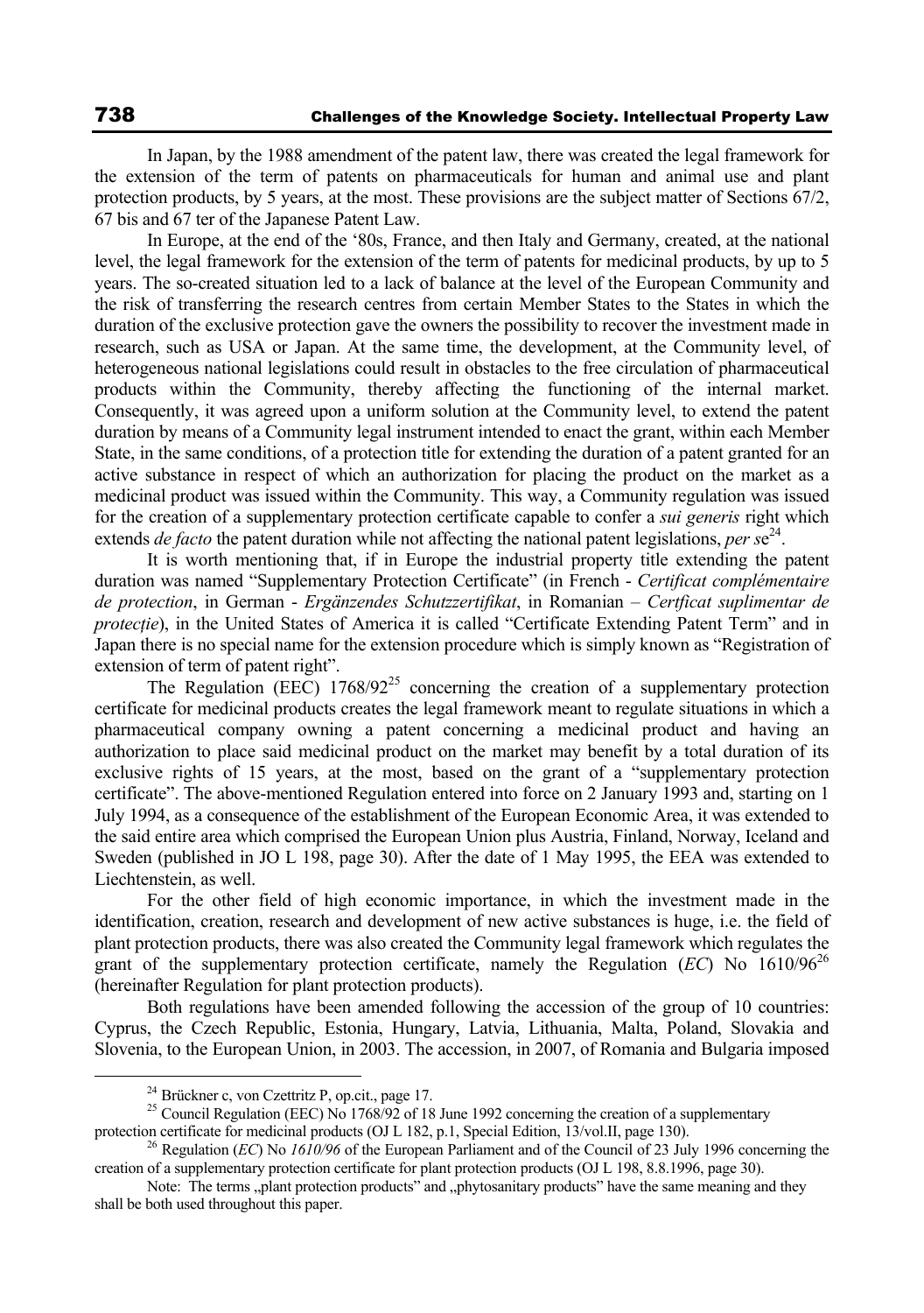the amendment of Art. 19a of the Regulations<sup>27</sup>. The Act of accession of Bulgaria and Romania was published in the Official Journal of the European Union No L 157/11 of 21.06.2005. Annex III to the Protocol concerning the conditions and arrangements for admission of Republic of Bulgaria and Romania to the European Union, the chapter referring to the Company Law contains the section Industrial Property Rights, sub-section Supplementary Protection Certificates.

It is worth mentioning that, before Romania's accession to the European Union, the concern for creating the legal framework for extending the patent duration existed in our country, as a consequence of the legitimate interests of important producers of medicinal products and plantprotection products, patent owners and producers of generic products in these industrial fields.

Law No 581/2004 on the supplementary protection certificate for medicaments and phytosanitary products was published in the Official Gazette of Romania No 1233 of 21 December 2004. The law never produced effects and was expressly abrogated by the Law 107/2007, because from the date of Romania's accession to the European Union, the Community Regulations have become directly applicable and prevailed over any conflicting provisions of the national legislation. At the moment of creation of said act, there was an intense debate concerning the name of the certificate to be granted by the State Office for Inventions and Trademarks, i.e. either supplementary protection certificate or certificate for supplementary protection. An argument in favour of the second option was that the certificate was intended to extend (supplement) for a certain period of time the protection conferred by the patent. At the same time, the certificate was assimilated, as far as the reparation rights are concerned, with another provisional title granted on the territory of Romania, namely the transitional (pipeline) protection certificate. Under the trade agreement concluded with the United States of America in 1992 and ratified by the Law No.52/1992, a transitional (pipeline) protection was established in Romania for patents having as a subject-matter medicinal products for which, in Romania, up to the entry into force of the Patent Law 64/1991, foreign applicants were not allowed to enjoy patent protection. Besides the medicinal products, the substances obtained by chemical or nuclear methods, food products and spices were prohibited as subject-matter of foreign owners' patents. Thus, under the Law No 93/1998 concerning the pipeline protection, the so-called certificate of transitional (pipeline) protection was granted upon request and based on an examination procedure, for the owners of patents granted in the USA, the reference patent being, on the date of filing the certificate application with OSIM, a granted patent in force in its country of origin. We will not analyze further details regarding the protection established by this certificate, although there is a series of similarities with the supplementary protection certificate, however, in our opinion, the main difference between these protection titles consists of the legal system governing them. If the pipeline protection certificate is regulated only by the patent legislation and the scope of protection granted thereby is the same as the protection granted by the reference patent and it expires at the same moment as the reference patent, the supplementary protection certificate operates at the same time under the patent legislation and under the administrative legislation, by the market authorization, and the protection it grants is limited to the product indicated in the said authorization and to a duration which cannot exceed the legal patent term with more than five years. In this context, in our view, the suitable name is "supplementary protection certificate" which is, in fact, the term officially adopted within the European Union.

In 2009, as a consequence of the evolution of exigencies in the pharmaceutical field, on the one hand, and of the changes occurred in the geo-political area of the Community, on the other hand,

<sup>&</sup>lt;sup>27</sup> The Protocol, in the Annex III of the Accession Treaty, stipulates under number II, "Supplementary Protection Certificates", that Art. 19a of the Regulation for medicinal products shall be amended by adding the following text: "I. any medicinal product protected by a valid basic patent and for which the first authorisation to place it on the market as a medicinal product was obtained after 1 January 2000 may be granted a certificate in Romania. In cases where the period provided for in Article 7(1) has expired, the possibility of applying for a certificate shall be open for a period of six months starting no later than the date of accession.' Under number II (2), Art. 19a is completed by letter (I) comprising a similar provision regarding the phytosanitary products.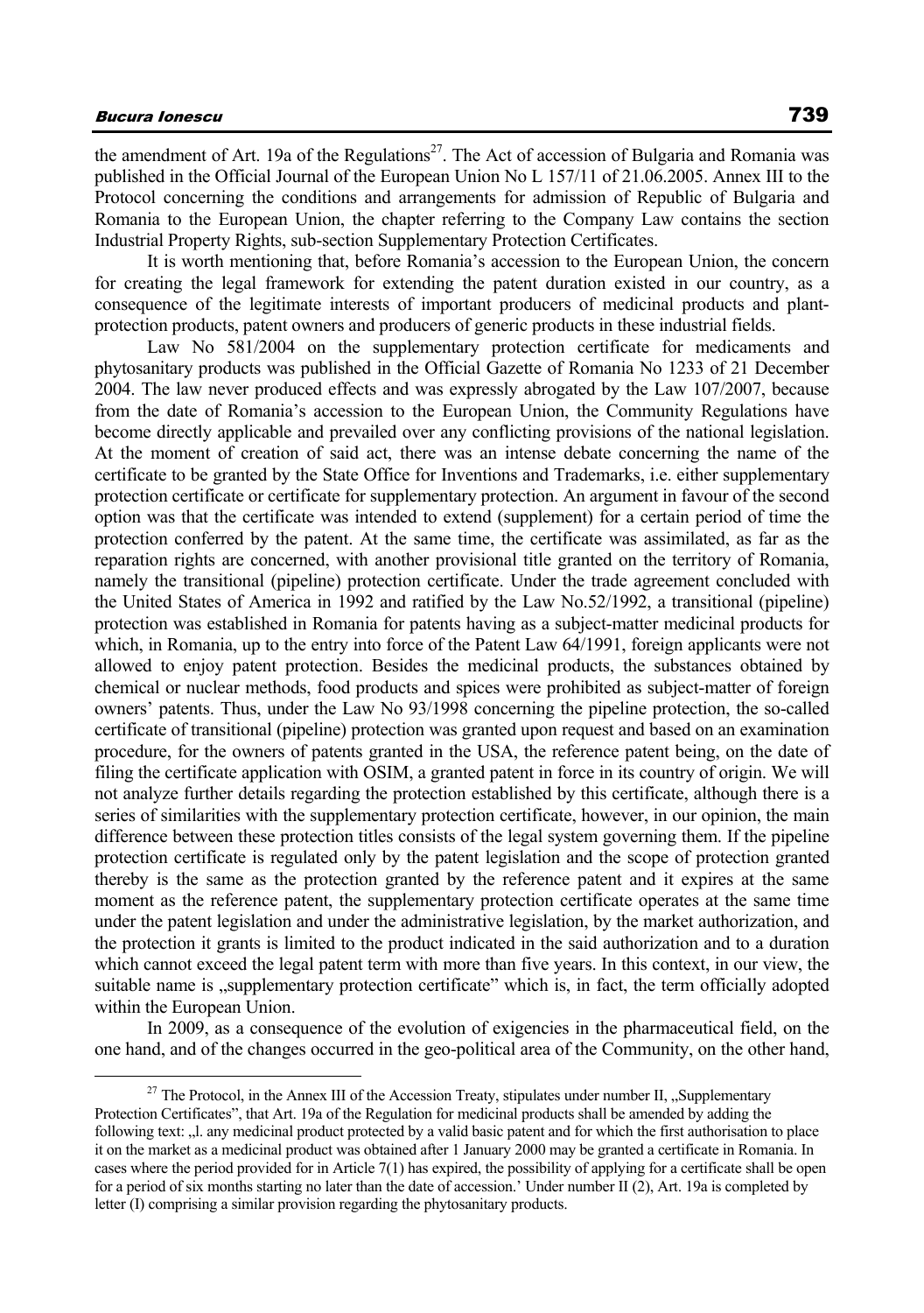the Regulation (EEC) 1768/92 was amended and the codified version thereof was adopted: the Regulation (EC)  $469/2009^{28}$  which shall be referred to hereinafter as Regulation for medicinal products.

The legal basis for the grant of the supplementary protection certificates on the territory of the European Union is represented by the two Community regulations: the Regulation (EC) 469/2009 for medicinal products and the Regulation (EC) 1610/96 for plant protection products, as well as the national legislation. The said regulations are, of course, normative acts directly applicable in the Member States, so that essential changes of the national legislation in the field of patents were not required, except for the introduction of a provision relating to the possibility of obtaining such a protection title following the patent for invention, under the conditions set out by the Community regulations concerning the supplementary protection certificate.

Consequently, in Romania, the Patent Law 64/1991, as republished in 2007, was completed by introducing, under Art. 31 referring to the patent duration, a paragraph (3) having the following content*: "For patented medicaments or plant protection products, supplementary protection certificate may be granted under the Council Regulation (EEC) no. 1768/92 of 18 June 1992 concerning the creation of a supplementary protection certificate for medicaments and the Regulation (EC) no. 1610/96 of the European Parliament and of the Council of 23 July 1996 concerning the creation of a supplementary protection certificate for plant protection products."* In order to ensure a unitary procedure for implementing the regulations and also to come to the assistance of the applicants, the Director General of the State Office for Inventions and Trademarks issued the Instruction No 146 of 28.12.2006 concerning the supplementary protection certificate for medicinal and plant protection products, published in the OSIM Official Industrial Property Bulletin (BOPI) No 12 of 29.12.2006. In our opinion, the amendments brought to the Community regulations should entail further amendment of the paragraph within the Romanian law, having in view that, for the field of medicinal products, the certificate applications as well as the Office decisions are currently made under the Regulations, in the codified version of 2009. That is why, *de lege ferenda*, a new drafting of this provision would be required in order to cover future situations in which new amendments of Regulations could occur.

As regards the rights conferred by the European patent, the European Patent Convention, under Art. 63 (2) which concerns the term of the European patent, sets out the patent term extension possibility and offers to the Contracting Parties the possibility of extending the duration of the European patent for products undergoing an authorization procedure, immediately after the expiry of the patent term<sup>29</sup>.

### **Legal characteristics of the supplementary protection certificate**

The Explanatory Memorandum of the European Commission of 11 April 1990, COM (90) final, published in the OJ 1990, C114, under the title "Proposal for a Council Regulation (EEC) concerning the creation of a supplementary protection certificate for medicinal products" stated, under paragraph 20, that a Community solution capable of taking into account the interests of all Member States, as regards the issue of the reduced effective duration of the patent within the medical sector of the Community market, is a Community regulation ensuring the legal form of a new *sui generis* right and lying at the interface between two systems, namely that of the authorization for placing the product in the market and the patent system. The  $19<sup>th</sup>$  paragraph of the said Memorandum

<sup>&</sup>lt;sup>28</sup> *Regulation* (*EC*) No 469/2009 of the European Parliament and of the Council of 6 May 2009 concerning the supplementary protection certificate for medicinal products (codified version) (OJ L 152/1).

<sup>&</sup>lt;sup>29</sup> Art. 63 EPC: "Term of the European patent. (1) The term of the European patent shall be 20 years from the date of filing of the application. (2) Nothing in the preceding paragraph shall limit the right of a Contracting State to extend the term of a European patent, or to grant corresponding protection which follows immediately on expiry of the term of the patent […] (b) if the subject-matter of the European patent is a product or a process for manufacturing a product or a use of a product which has to undergo an administrative authorisation procedure required by law before it can be put on the market in that State [... ].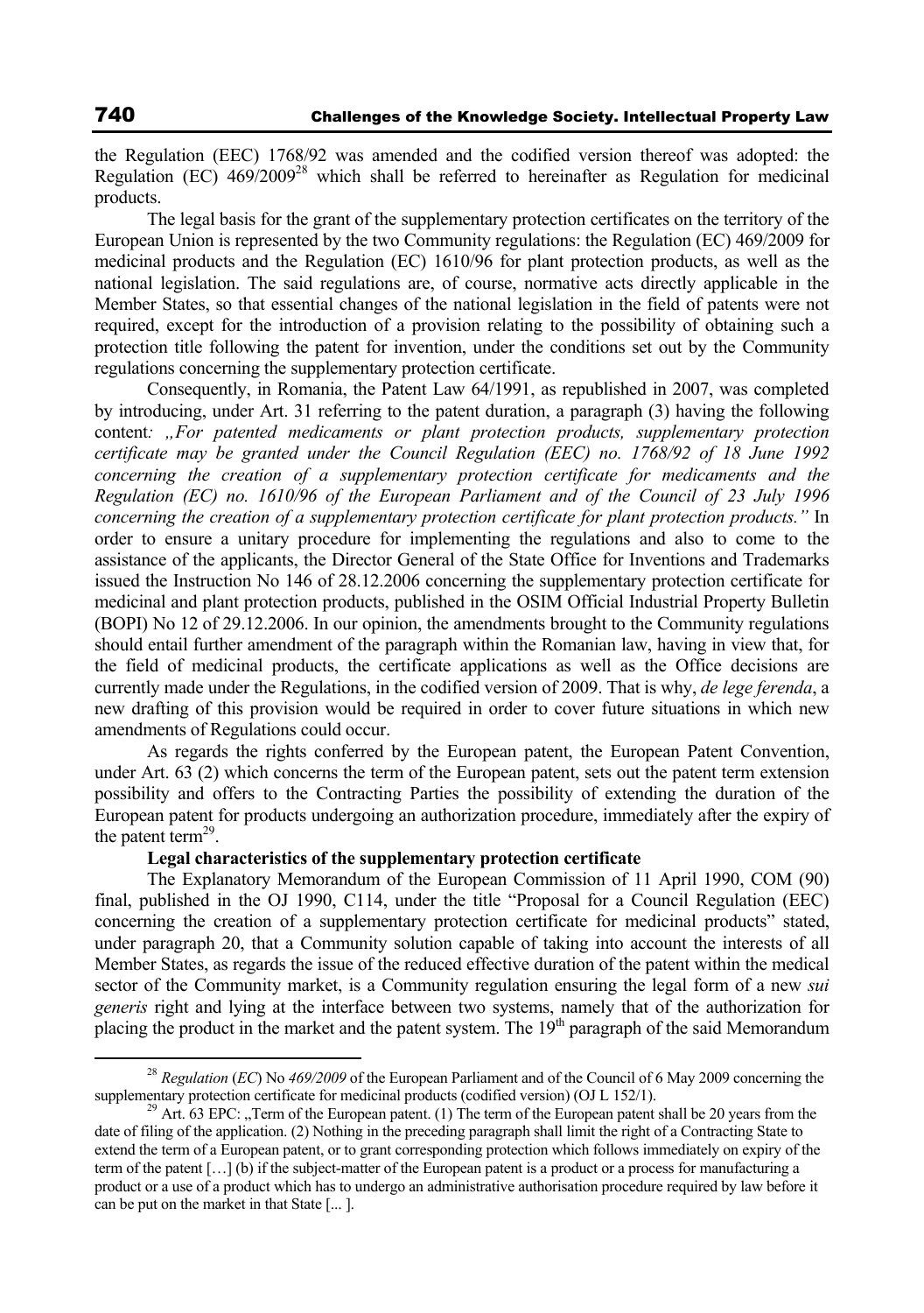shows that the idea of extending the patent duration by amending the national patent legislations could not be adopted because of the necessity to preserve the harmonization between the national legislations and the European legislation, i.e. the European Patent Convention. The situation in which one and the same medicinal product was protected for different periods of time under the national legislation and under the Convention had to be, by all means, avoided. At that moment, in 1990, in the European Patent Convention there were 14 Contracting States, 10 of which were Community Member States. In this context, the extension of patent duration within the framework of the Convention, by amending Art. 63 was impossible as a consequence of the extremely complicated procedure imposed by Art. 172 (a) of the EPC. This is why the final option was to include the possibility of extending the patent term within Art. 63(2), as mentioned above, and the amendment entered into force in 1997, which means six years after the date of the EPC Revision Conference.

In order to define the legal features of the rights arising from the supplementary protection certificate, the provisions of the two Regulations concerning the subject-matter of protection<sup>30</sup> and the effects of the certificate<sup>31</sup> shall be taken into consideration. As we have already shown in this paper, the supplementary protection certificate is deemed to be a **distinct industrial property protection title** which extends the patent duration and confers a *sui generis* right to its owner who is, in fact, the patent owner. The legal nature of this right is a double one, given by the patent right, as a branch of the intellectual property right, and the administrative right relating to the authorization for placing the medicaments or plant protection products on the market. This comes from the protection it confers, which is limited to the protection conferred by the basic patent and to the product for which the authorization was granted. At the same time, the effects of the certificate, i.e. the rights acquired by the entity of law, which is the protection title owner, are the same as the rights conferred by the basic patent and subject to the same obligations. Which means that it has the same legal features as the patent: an absolute *erga omnes* right, a patrimonial right, an alienable right, as well as the special characteristics, such as the time limit and the territorial limit of a national right. The time limit differs from the patent time limit, as it can reach five years, at the most, or exceptionally, five years and six months, in case of the medicaments for paediatric use.

The certificate is however different from the patent in that the protection it confers is limited to the product for which the authorization was issued for placing the product on the market as a medicinal or plant protection product. Taking into account that by the publication of the certificate application or of the granted certificate, the publication of the patent document on which the certificate is based is not ensured, as in the case of the patent, for interpreting the scope of the protection conferred by the certificate it is necessary to start from the scope of protection conferred by the basic patent, given by the content of the claims, which is, in its turn, interpreted by using the description of the invention. Thus, within the limits defined by the patent and the market authorization, the certificate confers the same rights and obligations as the patent on which its grant is based, namely the exclusive right of exploitation and the right to prohibit third parties the unauthorized use of the products protected by the certificate. Furthermore, there are other rights deriving therefrom, such as the right to transfer the same by assignment, licence or succession, the right to renouncement, as well as the defense of rights provided for by the law – security measures ordered by the law court, infringement actions, entitlement to damages. At the same time, the abuse of right may be sanctioned by third parties by actions of revocation or cancellation of the granted

 <sup>30</sup> Art. 4 - Subject-matter of protection.

Within the limits of the protection conferred by the basic patent, the protection conferred by a certificate shall extend only to the product covered by the authorizations to place the corresponding medicinal product/plant protection product on the market and for any use of the product as a medicinal product/plant protection product that has been authorized before the expiry of the certificate.<br><sup>31</sup> Article 5 - Effects of the certificate.

Subject to Article 4, the certificate shall confer the same rights as conferred by the basic patent and shall be subject to the same limitations and the same obligations.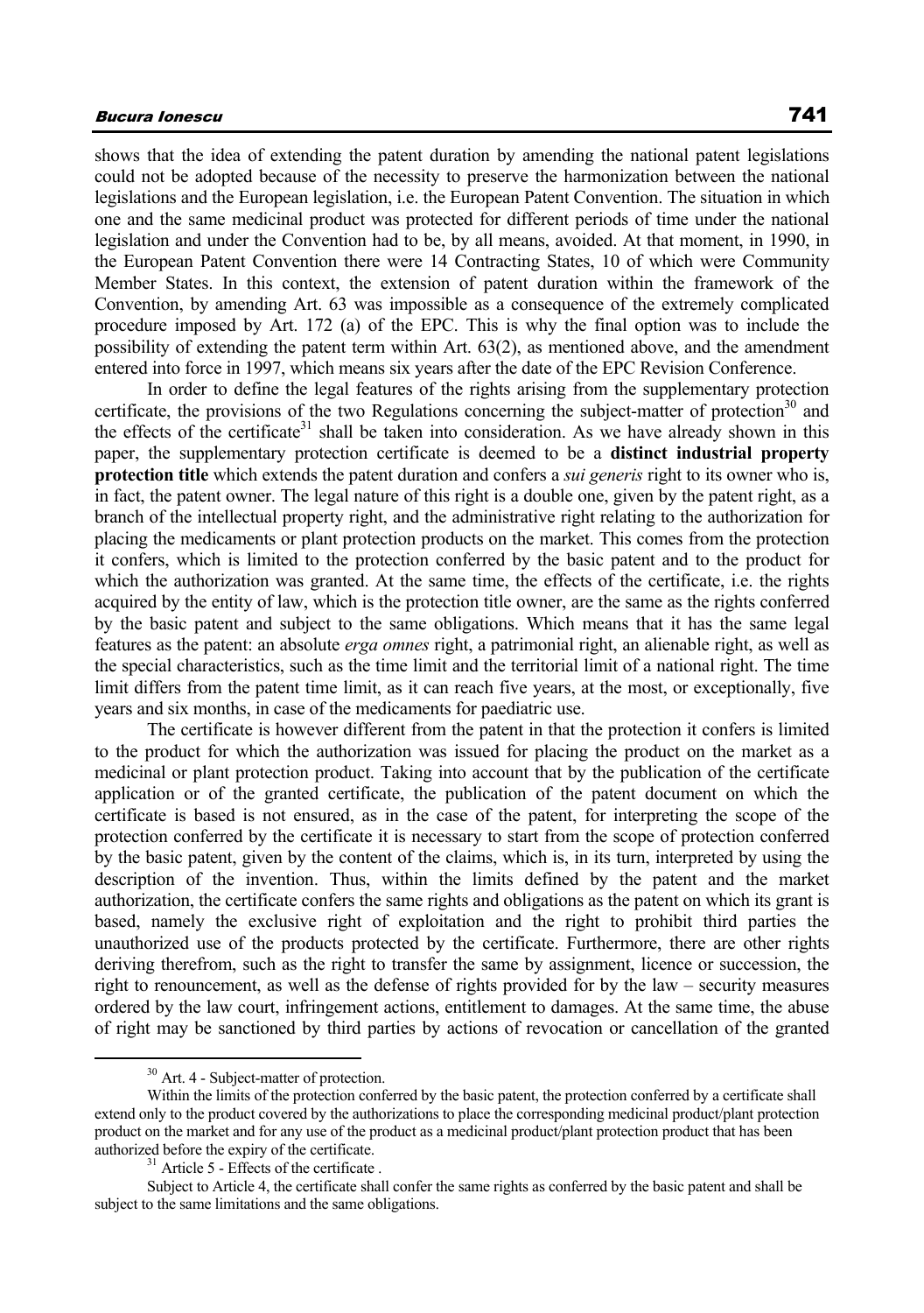certificate, with effect *ex tunc*. The same as in the case of the patent, the certificate may be maintained in force subject to payment of the legal fees throughout its entire term<sup>32</sup>

The supplementary protection certificate, the same as the patent, confers a national protection, on the territory of the Member State where an application for the grant of the certificate has been filed with the competent authority that also granted the patent on which the certificate is based. Ensuring uniform conditions, at the level of each Member State, relating to the grant of the certificate, the publication, in order to make it available to third parties, the duration and the cancellation thereof represent the subject of the Community regulations provisions, the uniform interpretation of which is the competence of the Court of Justice of the European Union.

### **Conclusions**

The paper starts from the presentation of the legal characteristics of the right arising from the patent, as a property right having the generally-recognized features thereof as well as a series of characteristics specific to the property over intangible assets, i.e. temporariness, territoriality and ubiquity. The temporariness limits the patent term to 20 years, at the most. The patent term institution is presented in the light of international regulations and national laws, and also of the effects it has over the protection conferred by the patent. One of these effects is the reduced effective duration of the owners' exclusive rights which, in the field of products which undergo a market authorization procedure – medicinal and plant protection products – is even shorter as a consequence of the time elapsed up to the grant of such authorizations. These were the premises for the creation of a new industrial property title, the supplementary protection certificate, which was introduced 20 years ago in the European Community by means of two Council Regulations: Regulation (EEC) 1768/92 concerning the creation of a supplementary protection certificate for medicinal products and Regulation (EC) 1610/96 concerning the creation of a supplementary protection certificate for plant protection products. They both mainly aim at providing a uniform regulation, at the Community level, for the extension of the patent term by five years, at the most. Further on, the legal features of the certificate are presented in comparison with the patent features and the effect thereof upon the owners.

In our view, the paper is useful to the specialists in the field, helping them understand the conditions of creation of a new industrial property title generated by the market economy, and, at the same time, it contributes to the enrichment of the Romanian doctrine in this matter. This paper can be a starting point for other studies concerning the uniform interpretation of Community provisions by the Romanian authorities competent for protecting or settling the supplementary protection certificate cases.

## **References**

### **1. Specialized literature**

- Boroi Gabriel, Drept civil. Partea generală. Editura Hamangiu, Bucureşti, 2010.
- Calmuschi Otilia, Considerații privind procesul de armonizare a legislației naționale cu legislația comunitară, SDR, nr. 1-2/2004.
- Calmuschi Otilia, Dreptul proprietății intelectuale, Editura Universității Titu Maiorescu, București, 2004.
- Furerea Augustin, Drept comunitar european. Partea generală, Editura C H Beck, Bucureşti, 2007.
- Fuerea Augustin, Drept comunitar al afacerilor. Editura Universul Juridic, Bucureşti, 2003.

 $32$  Art. 12 - Annual fees. Member States may require the certificate to be subject to the payment of annual fees.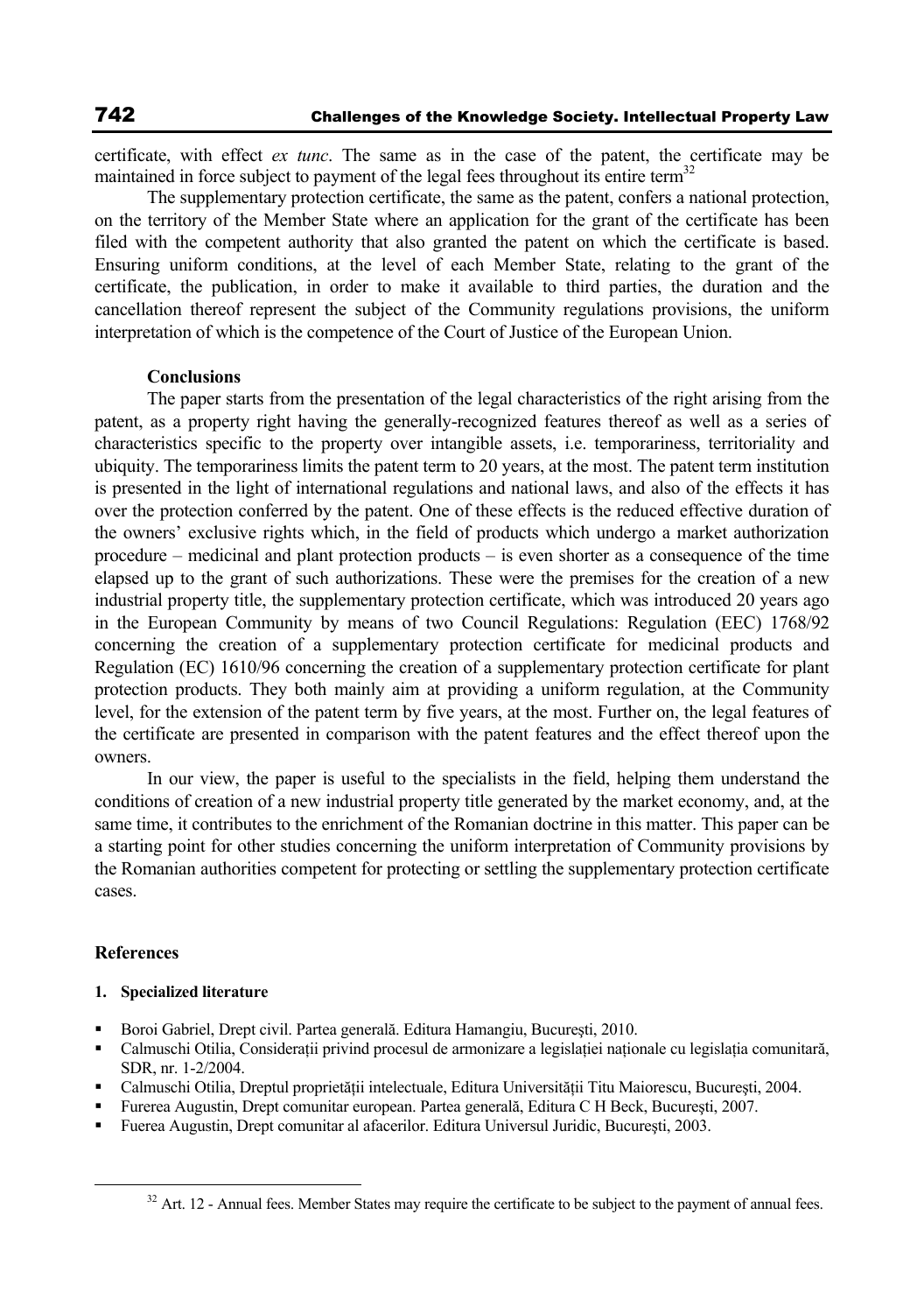- Gheorghiu Gheorghe, Ştrenc Alexandru Cristian, Ionescu Bucura, Dreptul brevetului Tratat, vol I şi II, Editura Lumina Lex, 2005, 2007.
- Ros Viorel, Protectia inventiilor, inventatorilor și titularilor de brevete de inventie. Dreptul proprietății intelectuale, Editura Global Lex, Bucureşti, 2001.
- Beier/Haertel/Schricker, Europäisches Patentübereinkommen. Münchner Gemeinschaftskommentar, since 1984, Carl Heymanns Verlag KG.
- Benkard Georg, Europäisches Patentübereinkommen, Verlag C. H. Beck, 2002.
- Brückner Christopher, Czettritz von, Peter, Ergänzende Schutzzertifikate mit pädiatrischer Laufzeitverlängerung, Carl Heymanns Verlag 2011.
- Chavanne Albert, Burst J. J., Droit de la propriete industrielle, Dalloz, Paris, 1998.
- DPMA, Taschenbuch des gewerblichen Rechtsschutzes, herausgegeben vom Deutschen Patent- und Markenamt, 67. Ergänzungslieferung, 2010.
- Dybdahl, European Patents, Carl Heymanns Verlag 2001; in German: Europäisches Patentrecht, Einführung in das europäische Patentsystem, Carl Heymanns Verlag, Köln etc. 2000.
- Brandi-Dohrn/Gruber/Muir, Europäisches und Internationales Patentrecht. Einführung zum EPÜ und PCT, Beck'sche Verlagsbuchhandlung, 5. Auflage 2002.
- Hirsch Fritjoff, Hansen Bernd, Der Schutz von Chemieerfindungen, Chemie-Kommentar zur Rechtsprechung nach dem deutschen Patentgessetz und em europäischen Patentübereinkommen, VCH Verlagsgesellschaft, Weinheim, 1995.
- Kramer Birgit, Patentschutz und Zugang zu Medikamenten, Carl Heimans Verlag, 2007.
- Krasser Rudolph, Lehrbuch des Patentrechts, C.H. Beck'sche Verlagsbuchhandlung, München, 1986.
- Lieck Stefan, Parallelhandel mit Arzneimitteln innerhalb der Europäischen Union unter arzneimittel-, marken- und patentrechtlichen Aspekten, GEW, Band 10, 2008, Universität Zürich.
- Mathély, Le Droit Europeen des brevets d'invention, Librairie du Journal des Notaires et des Avocats, Paris 1978.
- Pagenberg Jochen, Patentubereinkommen, Münchener Gemeinschaftskommentar, Carl Heymanns Verlag, KG, 2002.
- Pfanner/Sünner, Der gewerbliche Rechtsschutz im EURATOM- Vertrag, 1958.
- Singer Margarete, Stauder Dieter, Europäisches Patentübereinkommen, CarLHeymanns- Verlag, 3nd ed 2003.
- Schennen Detlef, Die Verlängerung deer Patentlaufzeit für Arzneimittel im Gemeinsamen Markt, 1993.
- Strauss Joseph, Deutsches und europaisches Patentrecht, Max Planck, 2001.
- Schulte Rainer, Patentgesetz mit EPU, 8-te Auflage, Carl Heymanns Verlag, 2008.
- M. Snodin, J. Miles, RAJ Pharma, Iulie 2007, pag. 459,"Making the Most of Paediatric Extensions", www.rajpharma.com.
- Symposium"Ergänzende Schutzzertifikate- geringe Anmeldezahlen, hohe wirtschaftliche Bedeutung", Deutsches Patent-und Markenamt in München, 17 März 2011, Dr. Georg Fuchs, Boehringer Ingelheim,"Ergänzende Schutzzertifikate für pädiatrische Untersuchungen von Wirkstoffen".
- Formulare des DPMA.
- Richtlinien des DPMA, Stand 17.03.2011, available under www.dpma.de.
- Merkblatt zum Anmeldeformular für ergänzende Schutzzertifikate.
- Forms and Information of the UK-IPO.
- Manual of Patent Practice of UK-IPO available under www.ipo.gov.uk.
- UK-IPO Guide for applicants available under www.ipo.gov.uk.

### **2. Internet Links**

- European Union : http://europa.eu.int/index.
- EUR-Lex : http://eur-lex.europa.eu.
- European Parliament: www.europarl.europa.eu.
- World Organisation for Intellectual Property : www.wipo.int.
- Bucharest Law Court : http://portal.just.ro.
- Justiz Bundesministerium Deutschland : www.bmj.bund.de.
- Max Planck Institut fur Geistiges Eigentum www.intellecprop.mpg.de.
- Deutsche Vereinigung für gewerblichen Rechtschutz und Urheberrecht (GRUR) : http://grur.de.